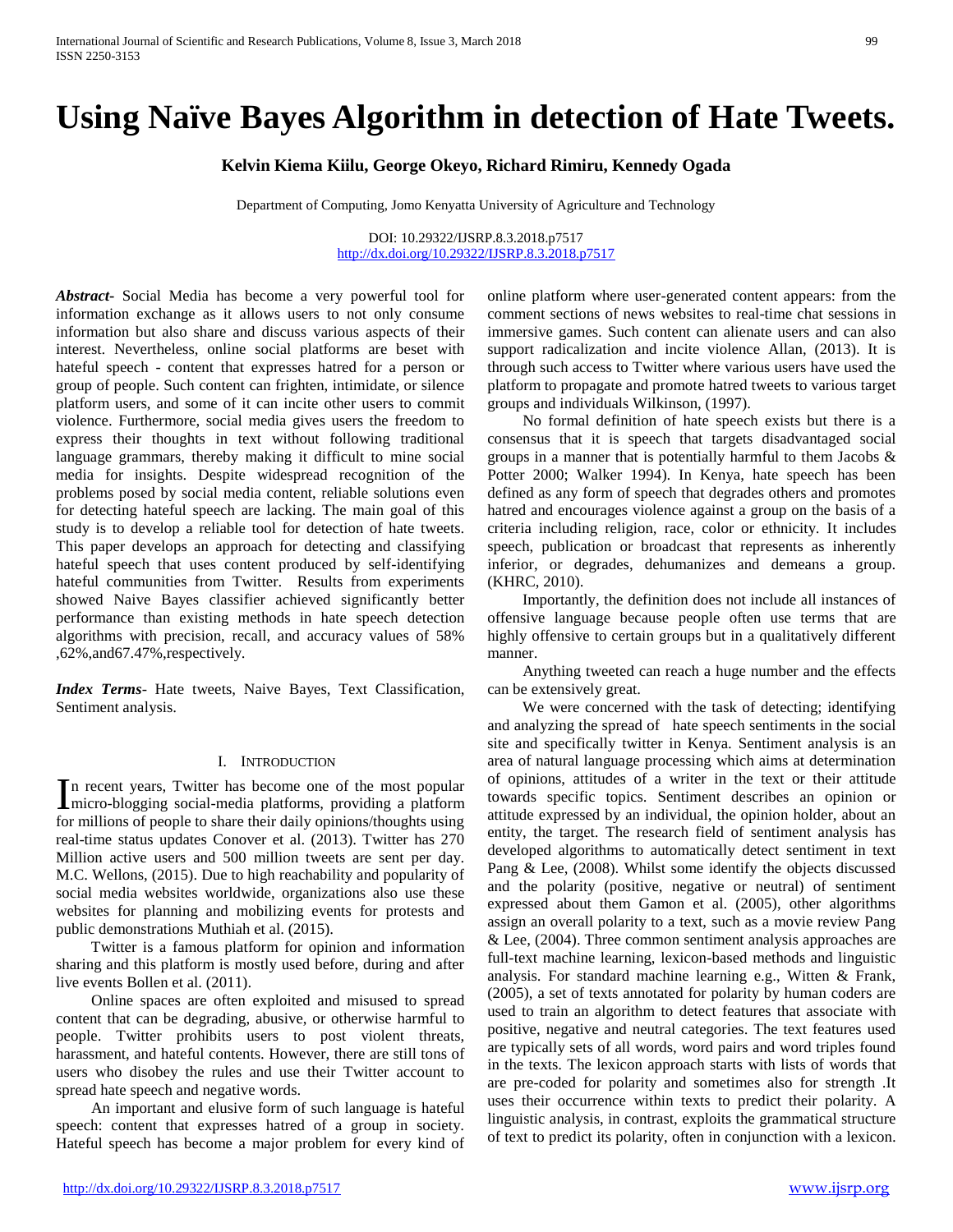For instance, linguistic algorithms may attempt to identify context, negations, superlatives and idioms as part of the polarity prediction process e.g., Wilson, Wiebe, & Hoffman, (2009). In practice, algorithms often employ multiple methods together with various refinements, such as pre-filtering the features searched for Riloff, Patwardhan, & Wiebe, (2006), and methods to cope with changes in data over time Bifet & Frank, (2010).

 This paper presents an approach based on Naïve Bayes to detect hate speech/tweets. The approach involves tweet acquisition and streaming using Tweepy API, pre-processing to remove unwanted parts of speech using n-grams, and tweet classification and evaluation using Naïve Bayes. The collection of tweets was selected so that it contained a variety of words, expressions, emotional signals as well as indicative examples of sarcastic, ironic, metaphoric language. We developed a sentiment analysis classifier that processes tweets in real-time and uses supervised learning techniques to analyze and classify their sentiments.

 The rest of this paper is organized as follows: Section 2.0 provides an overview of related work. Section 3.0 describes our approach. In Section 4.0, we present the classifier implementation for real-time sentiment analysis using naïve Bayes and the experimental results and discussion and in Section 5.0 we conclude and highlight the future work.

## II. RELATED WORK

 Warner and Hirschberg (2012) detected hate speech on the basis of different aspects including religion. They defined hate speech in their work and then gathered data from Yahoo and American Jews Congress (AJC), where Yahoo provided its data from news groups and AJC gave URL marked as offensive websites. They classified data at paragraph level in their first attempt and then used this data set for annotation by asking annotators to manually annotate the data set. They focused on stereotype and thus decided to make language model for stereotypes to mark hate speech. They made an anti-Semitic speech classifier first. They identified 9000 paragraphs matching to their regular expression and then removed those paragraphs that were not offensive. Then further seven categories were chosen to annotate the data. After this annotation for their gold corpus, they used two fold cross validation classifier to find a refined data set.

 Motivated by work done in Kwok and Wang, (2013) proposed a method for detecting hatred speech against black over Twitter. They arranged hundreds of tweets to analyze keywords or sentiments indicating hate speeches. To judge the severity of arguments, a questionnaire was floated to students of different races. A training dataset of 24582 tweets was preprocessed to correct spelling variation, remove stop words and eliminate URL etc. In order to classify tweets, NB classifier highlighted racist

and nonracist tweets and prominent feature were identified from those tweets. The classifier showed an accuracy of 86%.

 Burnap et al. (2013) developed a rule-based approach to classifying antagonistic content on Twitter and they used associational terms as features. They also included accusation and attributional terms targeted at a person or persons following a socially disruptive event as features, in an effort to capture the context of the term use. Their results demonstrated an improvement on standard learning techniques.

 Ting et al. (2013) proposed architecture for discovering hate groups over Facebook with the help of social network and text mining analysis. They extracted features including keywords that are frequently used in groups. Sureka et al. (2012) proposed an approach based upon the data mining and social network analysis for discovering hate promoting videos, users and their hidden communities on YouTube. Chen et al. (2013) presented a framework for identification of extremist videos on YouTube. Author extracted lexical, syntactic and content specific features from user generated data and used various feature based classification techniques in order to classify videos. Agarwal and Sureka proposed a focused crawler (bestfirst search and shark search) based approach for retrieving YouTube user profiles promoting hate and extremism.

 Our approach is different from above work because most of available work done on hatred speech is on a single topic or domain depending on the emerging/developing trend on a given period of time. They have tried to focus different subject at time different study like religion, race, ethnicity etc. In this work, we have given an approach to focus on generic issues. Secondly our approach is different from above because we use the stream real time tweets as well as user profile information .In addition carrying experiments with different classifiers, as well as different feature sets consisting of unigrams, bigrams, and the combination of the two is very unique approach.

## III. APPROACH FOR DETECTING HATE TWEETS

## **3.1 Description of Approach**

The approach consists of the following steps:

 **Step-**1 Creating a dataset**.** First we streamed tweets to build classifier with the help of Tweepy library in python and store the tweets in the database. (Refer to fig 1, Architecture diagram of proposed system).

 **Step-2** Then we pre-processed these tweets, so that they can be fit for mining and feature extraction.

 **Step-3** After pre-processing we passed this data in our trained classifier, which then classify them into positive or negative class based on trained results, which will enable in analyzing how hate tweets are promoted, disseminated and how can be curbed.

The steps are realized using the architecture shown in Fig 1.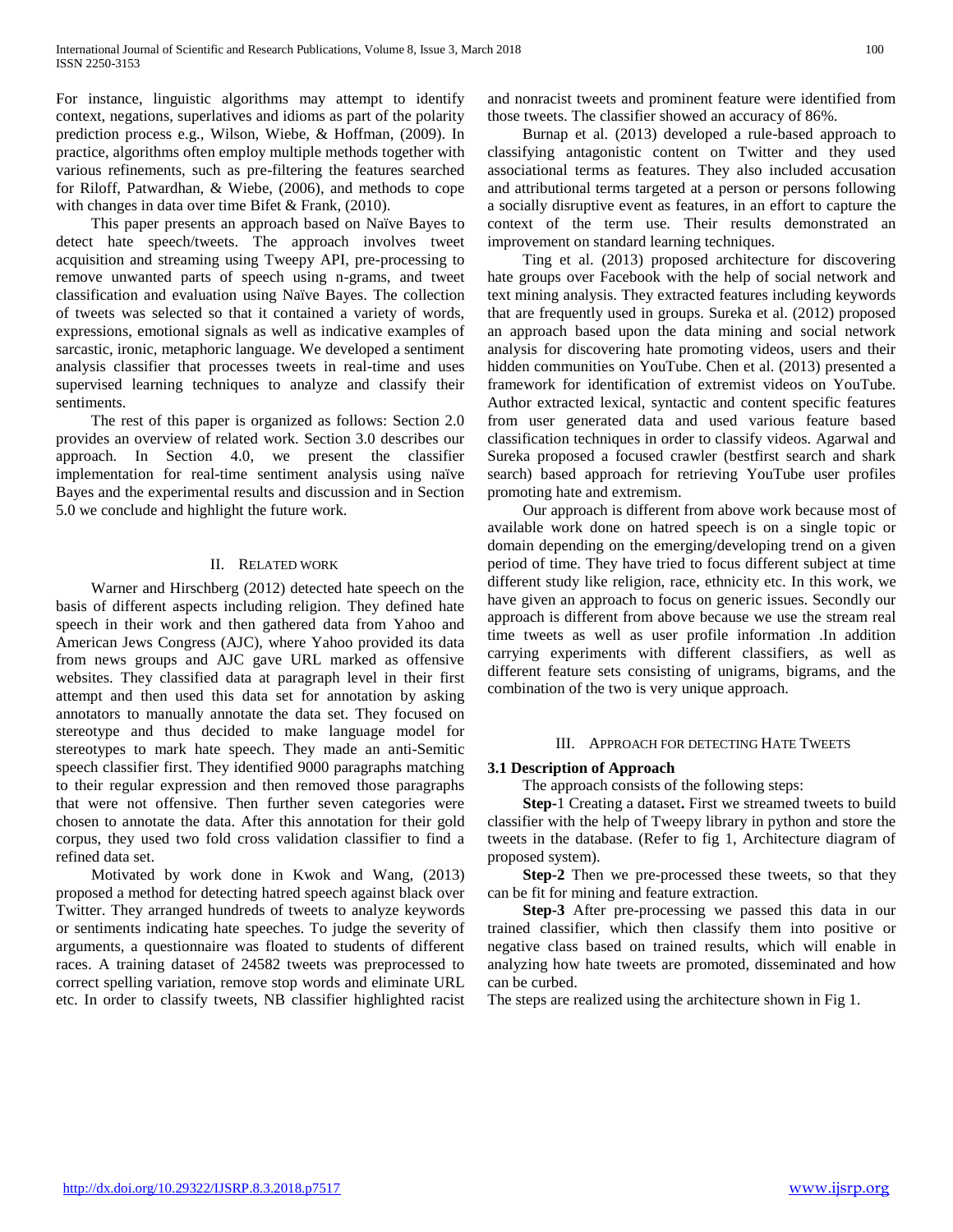

**Fig1: Architecture diagram of proposed system**

## **3.2 Training and Test Data**

 We collected training data of 45645 tweets and test data of 22820 tweets. This training data was obtained from sample sentences and words from a text file, which had been classified manually.

 The Test data is fetched from the twitter using tweeter API. These data is loaded to the trained classifier for sentiment analysis.

## **3.3 Tweets Pre-processing**

 The language employed in Social Media sites is different from the one found in mainstream media and the form of the words employed is sometimes not the one we may find in a dictionary. Further on, users of Social Media platforms employ a special "slang" (i.e. informal language, with special expressions, such as "lol", "omg"), emoticons, and often emphasize words by repeating some of their letters. Additionally, the language employed in Twitter has specific characteristics, such as the markup of tweets that were reposted by other users with "RT", the markup of topics using the "#" (hash sign) and of the users using the " $@$ " sign.

 All these aspects must be considered at the time of processing tweets. As such, before applying supervised learning to classify the sentiment of the tweets, we preprocess them, to normalize the language they contain. We create a code in Python in which we define a function which will be used to obtain processed tweet. This code is used to achieve the following functions:

- remove quotes provides the user to remove quotes from the text
- remove @ provides choice of removing the @ symbol, removing the @

 along with the user name, or replace the @ and the user name with a word

'AT\_USER' and add it to stop words for example @kevoyoung to kevoyoung

- remove URL (Uniform resource locator) provides choices of removing URLs or replacing them with 'URL' word and add it to stop words
- remove RT (Re-Tweet) removes the word RT from tweets
- remove Emoticons remove emoticons from tweets and replace them with

their specific meaning

- remove duplicates remove all repeating words from text so that there will be no duplicates
- N-Grams-The implementation of creating n-grams in this project is done using the nltk.util.ngrams() function. This process starts by creating a five-gram of the tweet tokens. This means a sequence of five tokens will be created from the array of tokens. The system utilizes a five-gram sequence due to potentially long software names, basing this on the naïve assumption that these names will not exceed five words. This will allow for improved extraction of software names in the next stage. Using the previous tweet as a running example, the outcome of this five-gram modelling process can be seen below.

['I', 'really', 'hate', 'the', 'new', 'Firefox']

) [( ('I', 'PRP'), ('really', 'RB'), ('hate', 'JJ'), ('the', 'DT'),  $('Luo', 'JJ'),$ 

• Remove # - removes the hash tag class.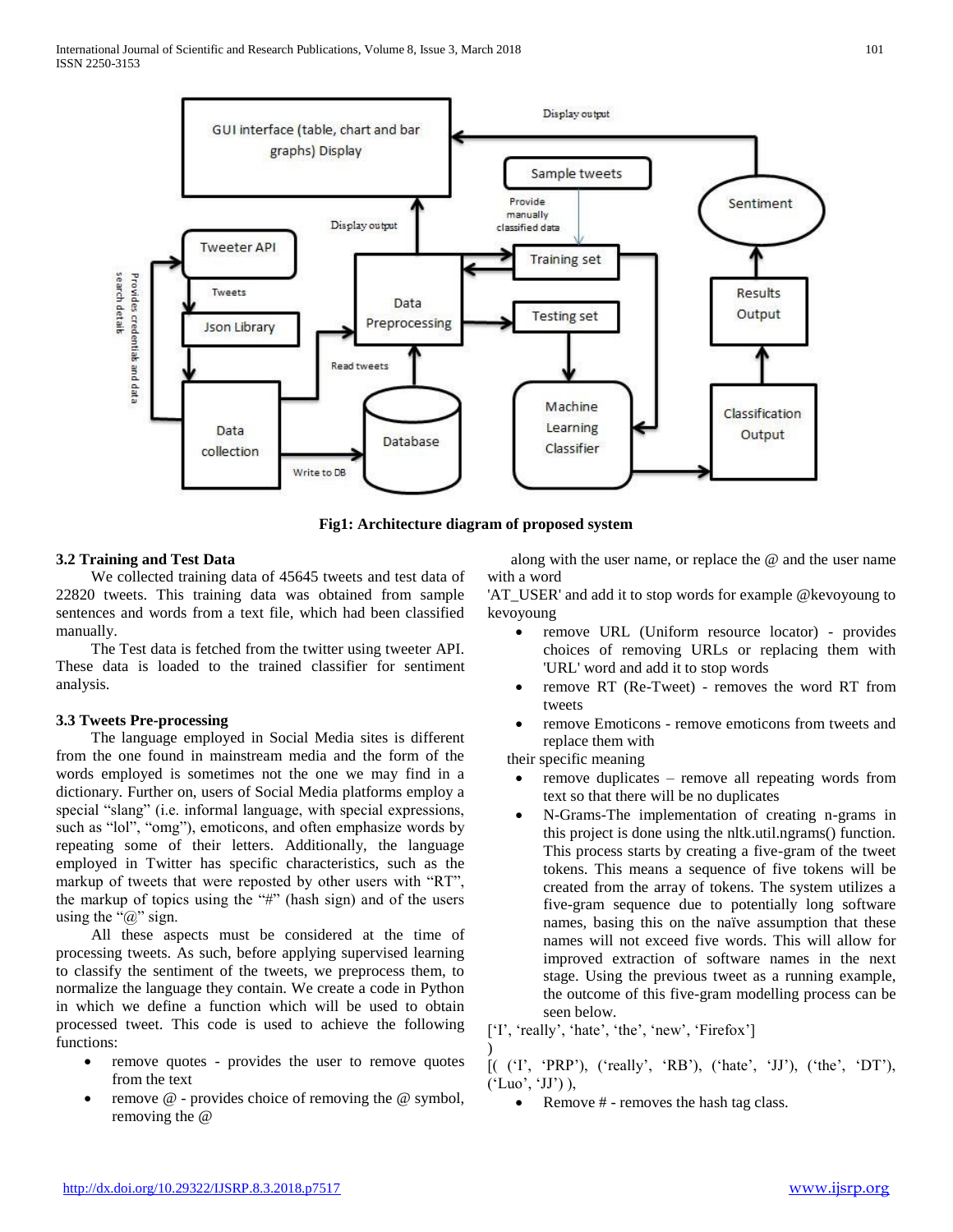- Lowercase Conversion: Tweet may be normalized by converting it to lowercase which makes it's comparison with an English dictionary easier.
- Stop words- In information retrieval, it is a common tactic to ignore very common words such as  $\a^n$ ,  $\an^n$ , \the", etc. since their appearance in a post does not provide any useful information in classifying a document. Since query term itself should not be used to determine the sentiment of the post with respect to it, every query term is replaced with a QUERY keyword.
- Part-of-speech (POS) Tagging-The POS tagger used by this system is taken from the NLTK modules and uses the pos\_tag() function which takes a tokenized sentence as its only argument. Continuing from the first example, this process tags as follows:

['I', 'really', 'hate', 'the', 'luo', '']

 [('I', 'PRP'), ('really', 'RB'), ('hate', 'JJ'), ('the', 'DT'),  $(Luo', 'N')$ 

- ▶ PRP Pronoun
- RB Adverb
- $\triangleright$  JJ Adjective
- DT Determiner

NNP Proper Noun

- Language detection- Since we are mainly interested in English text only. All tweets have been separated into English and non-English data. This is possible by using NLTK's language detection feature.
- Identifying the sentiment of the sentence whether it is positive or negative depending on the number of words filtered from the sentence against the positive and

negative text files, which are labeled as either features in the classification or training set. The tokenized sentenced is referred to as test data/set to be used against the training set.

# **3.4 Tweet Classification**

 We used scikit-learn to conduct the experiments. The goal of the classification stage is to assign two classes to each tweet, one describing the sentiment of the tweet and one describing the subject matter discussed in the tweet. To build our classifier we used a library of Python called, Scikit-learn. Scikit-learn is a very powerful and most useful library in Python due to its support of multinomial naïve Bayes classifiers, whereas NLTK only has built-in support for naïve Bayes classifiers based on the Gaussian distribution. Scikit-learn also include tools for classification, clustering, regression and visualization. To install Scikit-learn we simply use on line command in python which is 'pip install scikitlearn'. This section focuses on the process of classifying the data taken from twitters API. The tweets were read from the database and converted into Json format so that it could be processed by python. They were then loaded into the python and was created in the previous section was used to classify the sentiment in each tweet into the positive or negative class.

 When this classification was complete the results were saved in a text file. As there were a large number of tweets in the dataset a python program was created to calculate the percentage positive and negative tweets in the file and to visualize the results.

## **Table 1: Showing some sampled data.**

|                | <b>TWEETS DETAILS</b>                                                                                                                                                                                                     |
|----------------|---------------------------------------------------------------------------------------------------------------------------------------------------------------------------------------------------------------------------|
| $\mathbf{1}$   | ['Mon Jun 26', '00:34:49', 'Tom', 0, 0, '', b'There are teenaged girls who enjoy this. https://t.co/c9PJ7rJQGk (thanks<br>@vice https://t.co/EKmwPXeATT )', 'negative']                                                   |
| $\overline{c}$ | 2017-09-26 06:46:39   JP_jokopae   Are u making love to Babu? https://t.co/LYtqfKmtb3   Nairobi                                                                                                                           |
| $\overline{3}$ | ['Thu Jun 15', '13:33:42', 'Tom', 0, 7821, ", b"RT @RandPaul: .@Judgenap: Why do we have a Second Amendment?<br>It's not to shoot deer. It's to shoot at the government when it becomes tyrann\xe2\x80\xa6", 'negative']  |
|                |                                                                                                                                                                                                                           |
| $\overline{4}$ | 2017-09-26 06:46:15   Almost9famous   Tell meIs been stupid a profession or its just one of your God's gifts???<br>Babu Owino   Nairobi                                                                                   |
| 5              | ['Fri Jun 16', '00:16:47', 'Tom', 0, 0, '#FamilyFeud ', b'Bringing small penis to primetime, it $xe2\x80\x99s$<br>@AmySchumer with the 1st BZZZZT of the round. #FamilyFeud', 'negative']                                 |
| 6              | ['Fri Jul 21', '03:08:16', 'Tom', 0, 7417, ", b'RT @BettyBowers: A president pardoning himself for crimes is an<br>admission that he committed them. In other words, the only exhibit necessar\xe2\x80\xa6', 'negative']  |
| 7              | 2017-09-26 06:45:00   Kamzy__   @ Kahindo Karuga Why you big mad someone overtook you □   Nairobi                                                                                                                         |
| 8              | 2017-09-26 06:48:50   FloOlivia   Women do not scale up their businesses. 58% of SME's in Kenya are owned by<br>women but only contribute to 20% of GDP. #WimKe   Nairobi                                                 |
| 9              | Freedom of PRESS is Freedom of CONSCIENCE. @Mutahingunyi Our JOURNALISTS are PRISONERS of<br>CONTRACT. They are NOT FREE. What a SHAME!                                                                                   |
| 10             | ['Tue Jun 06', '20:33:46', 'Tom', 0, 545, ", b'RT @JohnKiriakou: .@theintercept should be ashamed of itself. Matthew<br>Cole burns yet another source. It makes your entire organization untr $\xe2\x80\x80$ , 'negative' |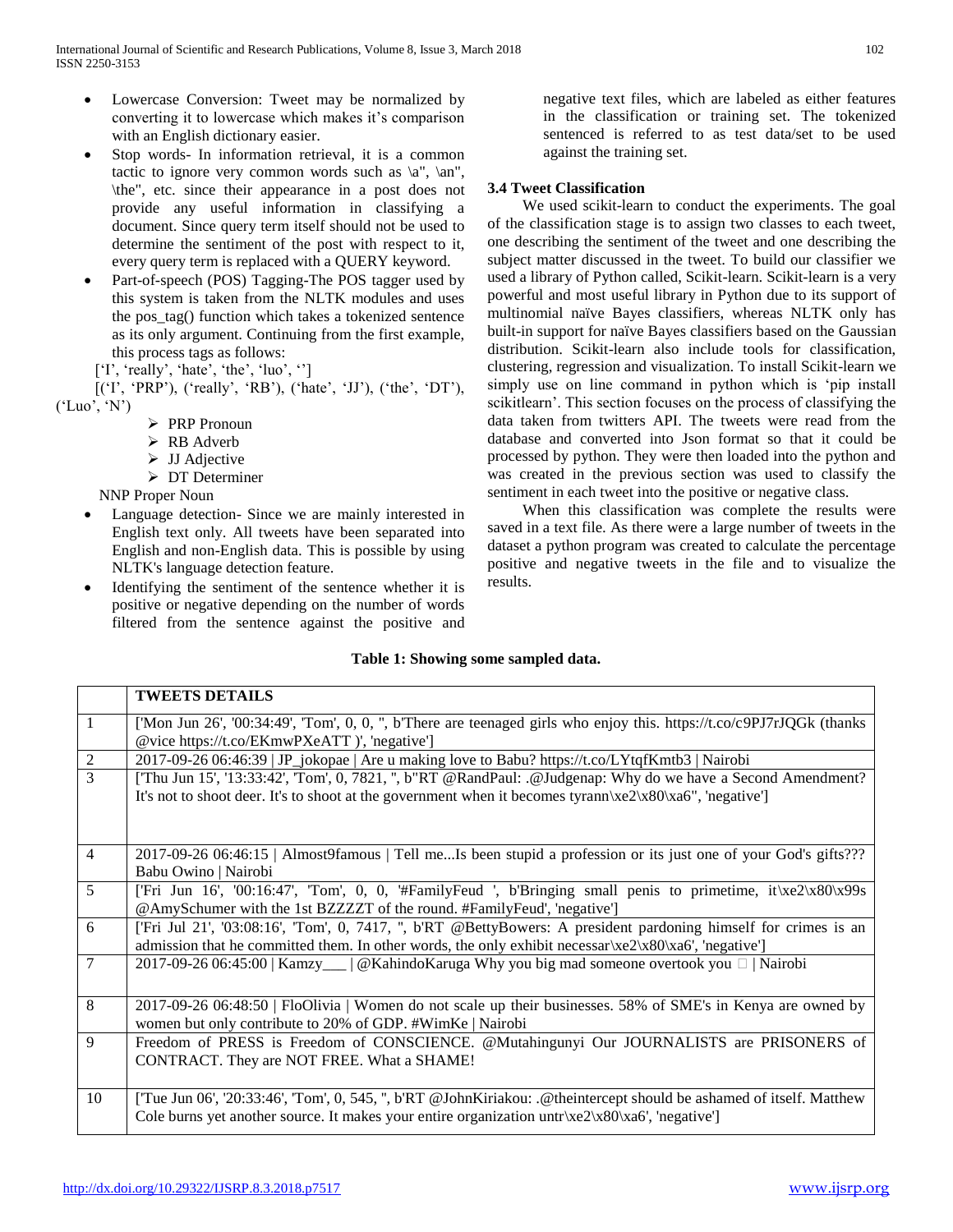## IV. EXPERIMENTS AND RESULTS

#### **4.1 Experimental setup.**

 We implemented the python NLTK package for Naive Bayes classification. The training sets need to be labelled in order to recognize the category a corpus is classified upon. The labelled tweets were then stored in MongoDB.

 Data collection is done by a few steps, do login twitter, do registering on API twitter to get the access token, and then create scripts for crawling data and input access token that has been obtained in API twitter, then save log data in the database in the form of JSON files. Second, doing the analysis preprocessing and data cleansing with the method described previously to get structured data. Third, classification is done using naïve Bayes classifier and manual classification which is performed on the data that has been cleaned.

 The data in this paper was collected using Twitter API (Tweepy). The API helps to retrieves tweets for any user or hashtags from twitter platform .With the help of the API the data containing hashtag hate tweets is collected and saved in the Mongo database. The data collected consists of 45000 raw tweets in Json format .This data contains Full name of person tweeted, Tweet text, Tweet ID, user screen name, date and time of tweet(s). The type of system by which we had uploaded the data, the number of followers the user has, the number of retweets, location of the user and whether user is verified or not. All these functionalities were achieved through a GUI interface.

The interface is executed by interpreting the python codes in the Pycharm-SDK. All the codes for the project are written in the Pycharm SDK platform. Once the interpretation was done the GUI was displayed with all the functionalities present for the project. Furthermore, for the purposes of the experiment, other python libraries were included in the project to add functionality and smooth running of the project .These libraries included:

Json,Csv,NLTK(Corpus,stopwords),PyMongo(MongoDBconnec tor),Numpy,Matplotlib,Datetime,Pyside (design of the GUI interface)

 By iterating through the training set, Naive Bayes classifier finds out the number of occurrences of each bigram word and checks if the test sentence has the same feature words as the training data. After the preprocessing of training set was complete, the bigram feature vectors were extracted from every tweet.

 Observing the tweets and converting the data to csv format, it was observed that some of the tweets contained information for instance emotions icons, slangs among others which were filtered to a point in which the tweets were comprehensible. Moreover, this extra information was not fully filtered due to constraint of the python libraries and codes used during the Data preprocessing step.

 In experimenting with various Classifiers, we used the metric accuracy, precision and recall measurers for the Classifier. Performance metrics are used for the analysis of classifier accuracy. The proposed system was evaluated using accuracy.

#### **4.2 Results.**

 Classifying tweets for sentiment analysis in this project, classifiers should have the capability to detect where a sentence is positive or negative. Thus how well it achieves this is relatives to two mistakes that any supervised classifiers can make. These are false positive and false negative.

 In the Classification task, for a sentence to be positive means its sentiment is positive and vice verse, hence a false positive indicates that a tweet has been labeled positive while it's not. The Same logic applies to false negative that it is labeled as negative while it's positive.

 Give the two mentioned errors, classifiers used need to be vetted using metric to establish their effectiveness.

```
Naive Bayes Algo accuracy percent: 64.47916666666667
Ш
         Positive tweets result precision
                                          58.465286236297196
         Positive tweets recall results
                                          100.0
므
         Positive tweets F-Measure results
                                             73.78939277478862
         Negative tweets precision results
                                             100.0
         Negative tweets recall results
                                          28.958333333333336
         Negative tweets F-Measure results
                                              44.911147011308564
```
**Figure 1: illustrating the metric measures as captured in the experimentation process.**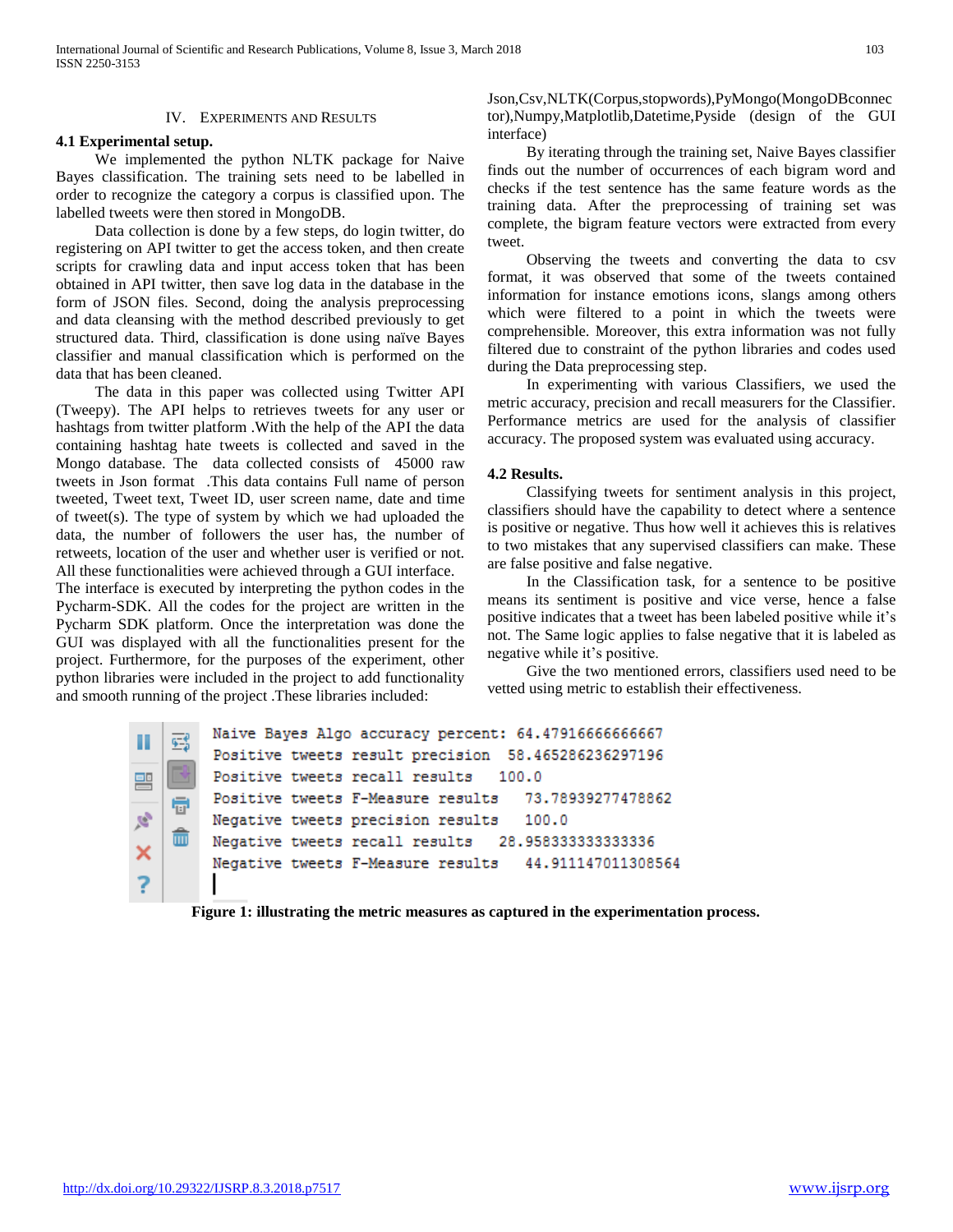

**Figure 2: Block diagram of various metrics scores.**

Every instance that is positive is correctly identified as such, with 100% recall. This means very few false negatives in the positive class.

- 1. But, a file given a positive classification is only 53% likely to be correct. Not so good precision leads to **47% false positives** for the positive label.
- 2. Any file that is identified as negative is 100% likely to be correct (high precision). This means very few false positives for the negative class.
- 3. But many files that are negative are incorrectly classified. Low recall causes **87% false negatives** for the negative label.



**Figure 3: Pie chart for sentiment analysis**

 The Pie chart in fig 4 represents the total number of words of each and every sentence in the test data that has been classified as either positive or negative from the classifier.

 The hate tweets dataset used for this work is provided by table 1. Experimental setup contains simulation environment, parameters and performance metrics. Generally performance metrics are used for calculating metrics like size, execution time, performance accuracy of the system

| Dataset |       | Classifier                             | Accuracy (Unigram) | Accuracy(Bi gram) |
|---------|-------|----------------------------------------|--------------------|-------------------|
| Hate    | tweet | Naïve Bayes classifier-NLTK            | 64.47%             | 70%               |
| data    |       |                                        |                    |                   |
|         |       | Vector Classification<br>NU<br>Support | 53.69%             | 59%               |
|         |       | (NUSVC)                                |                    |                   |
|         |       | MultinomialNB-(Sklearn)                | 56.25%             | 66%               |
|         |       | BernoulliNB(Sklearn)                   | 56.25%             | 66%               |
|         |       | Logistic Regression(Sklearn)           | 56.25%             | 66%               |
|         |       | Linear SVC                             | 51.46%             | 66%               |
|         |       | SGD classification(Sklearn)            | 55.21%             | 53.01%            |

**Table 2: Classification of tweets using sentiment analysis classifiers.**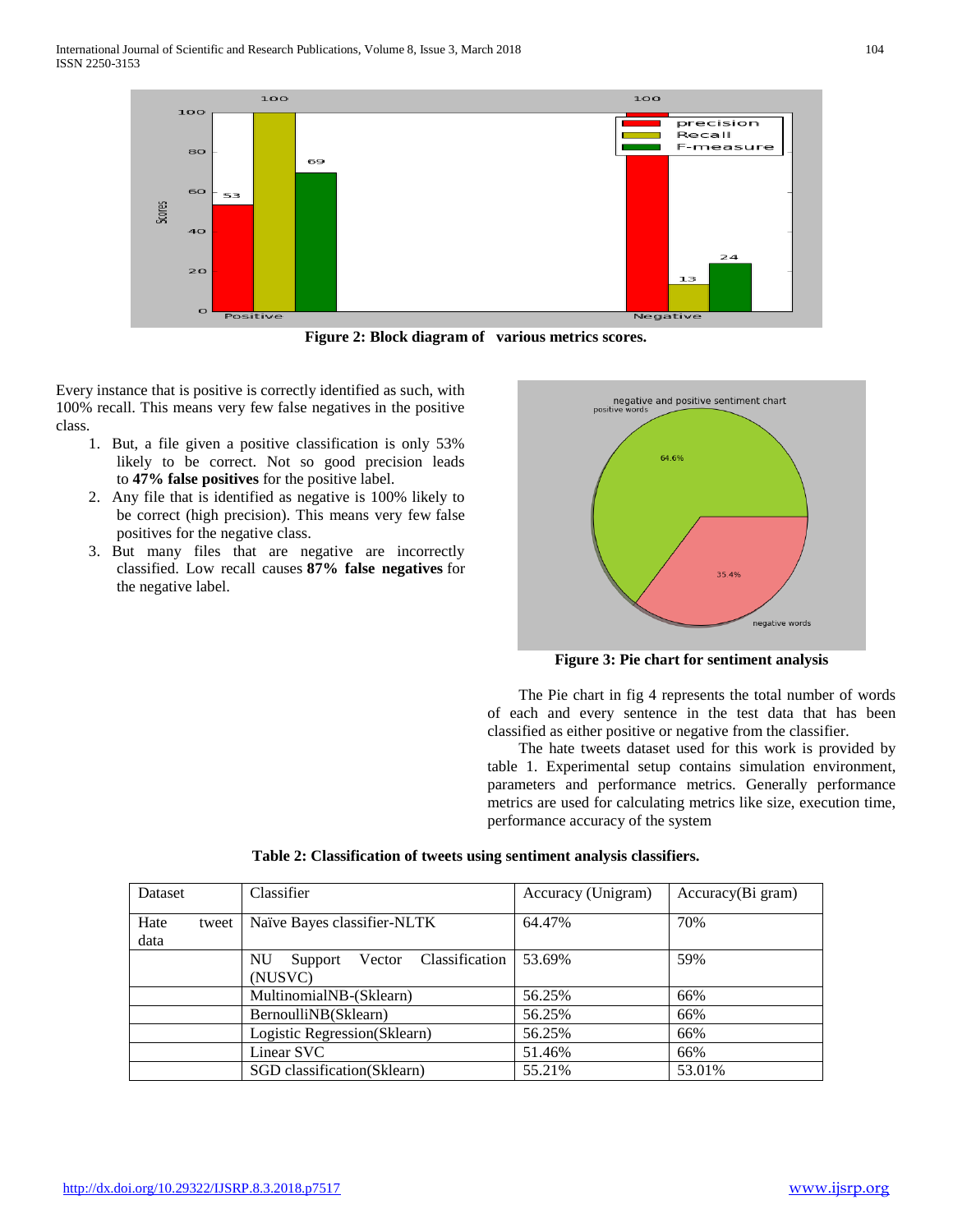In addition, we decided to use scikit-learn for supposed robustness in handling big data. Scikit-learn is a free software machine learning library for the Python programming language. This software is designed to interoperate with the Python numerical and scientific libraries NumPy and SciPy. Scikit-learn have an expansive list of available algorithms. Besides, we decided to use scikit-learn for supposed robustness in handling big data. Scikit-learn is a free software machine learning library for the Python programming language. This software is designed to interoperate with the Python numerical and scientific libraries NumPy and SciPy. Scikit-learn has an expansive list of available algorithms.

 The results obtained from the three machine learning approaches are based on their precision, recall, accuracy and fscore. It can be observed from Figure 5.4 that we obtained over 78% in all four evaluations metrics by using the features of nonsentiment bearing hashtags to classify tweets.

 As shown figure 2, NLTK a positive precision of 56.04% and a recall of 100%.

 These are very low values for precision and recall. It means that only 56.04% of the positive tweets retrieved by the classifier were relevant and 100% of the relevant positive tweets were retrieved.

 One reason for such high positive precision and recall is because the context of training tweets were mostly cyberbullying related, which means they had a lot of slang and hate words.

 On the negative results since our context is hate speech. The negative precision came out to be 98.76% and recall was 22.84%. This means that most of its predicted sentiment was accurate when compared to its training set by a small amount. Hence 98.76% of the negative tweets were relevant and 22.84% of the relevant negative tweets were retrieved. This means very few *false positives* were found for the negative class. However, many tweets that are negative are incorrectly classified.



**Figure 4:Block diagram showing various accuracy metrics.**

 As shown in fig 3, the accuracy of Naive Bayes was the best when compared to other approaches MNB being the second. Naive Bayes was able to correctly predict sentiment with an accuracy of 63.39% and Naive Bayes having an accuracy of 60.50%. The lowest performance was 49.6% accuracy which was by Convolutional NuSVC.

 Fig 4 illustrates the tweets being fetched from twitter in real time.

 It displayed the time of creation, the screen name, tweet text and Location where the user is tweeting from

|                                   |   | C:\Python34\python.exe C:/Users/Dev/PycharmProjects/ByGram/main.py                                                     |
|-----------------------------------|---|------------------------------------------------------------------------------------------------------------------------|
|                                   |   | 2017-07-20 08:53:57   Jakanyawino   @salimlone NASA MUST meet security agencies bosses Armyaamp; Police on NASA's expe |
| $\frac{2! \, \text{Stroduce}}{=}$ |   | 2017-07-20 08:53:55   choosenken22   We want this election to be determined by the civilians and not by the military   |
|                                   | 鬲 | 2017-07-20 08:53:33   adrianpeter254   Nairobi County Presidential Candidate Preference - July 2017 #kideroVsSonko ht  |
| $\epsilon$ and $\epsilon$         |   | 2017-07-20 08:53:28   okothkelvin   99% voter turn out will win elections for NASA! The ground is hostile for Jubile   |
| 먤                                 |   | 2017-07-20 08:53:28   pastorjnyamu   @MavunoNakuru https://t.co/LwLPsdDDeL   Nakuru                                    |
|                                   | 局 | 2017-07-20 08:53:25   pastorjnyamu   #254Rising is our series starting this Sunday. https://t.co/OtbkjeTLTj   Nakuru   |
| $\mathcal{Q}$                     |   | 2017-07-20 08:53:13   RajFad1   @DorahManya Hapo sasa my dear KADOGO wangu nakupenda mama nikuoe uwe wangu kadogo      |
|                                   |   |                                                                                                                        |

**Figure 5: Showing tweets being streamed from tweepy API.**

#### **4.3 Discussion.**

 Table 2 shows prediction results using various sentiment classifiers. With unigram, combined data set had the highest accuracy value of 67.47%. This high performance is because combined data set has many sentiments and these results in high

presence of terms features or words in data sets. This accuracy value then decreased to 53.69%, before increasing steadily (56.25%). This is due to higher weighting values resulting from term frequency and inverse document frequency calculations. Combined data set has more sentiments and therefore results into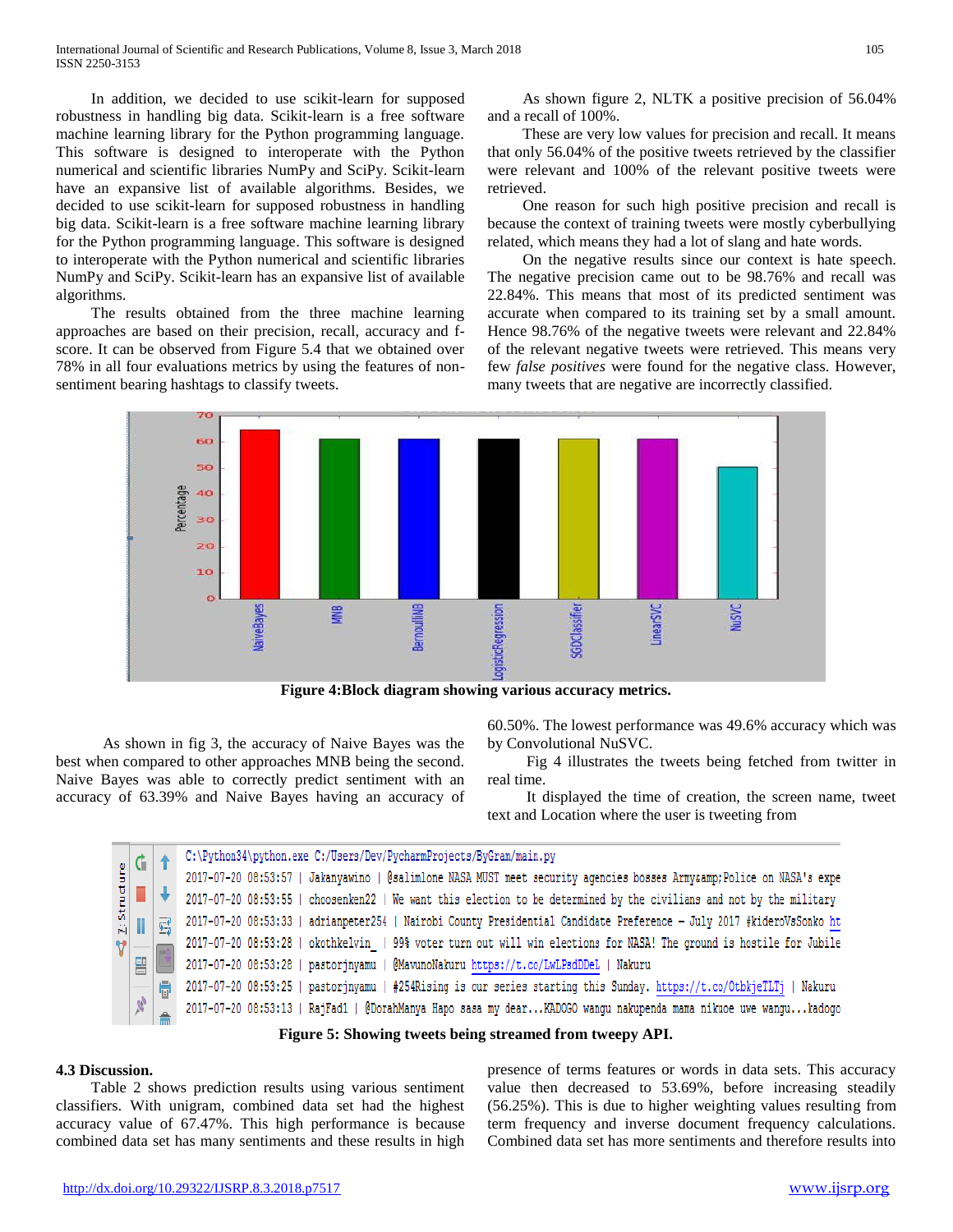higher weights being used in the training phases. Naive Bayes uses presence or absence of features in creating classification model. When there is scarcity in training data, absent terms causes zero probability problem. With Boolean indicators, it takes words that do not appear in the sentiments into account.

 Table 2 shows predictions results with Bi gram ,combined data set had the accuracy value of 70%.This high performance is because bi gram does not require the assumption that some features are irrelevant and even the lowest ranked features according feature selection methods contain considerable information. In addition, Bigram features incorporate some contextual information which is important for sentiment classification and also generally contain a large number of noisy features and sparse matrix of terms. The size of sentiments used for training has an effect on the classifier performance. To estimate the classifier's performance the following measures can be used: accuracy, precision, recall, and F-measure or F-score (Figure 1.ilustrating the metric measures as captured in the experimentation process).

 Accuracy of classifiers is dependent on quantity and quality of training data sets. (Refer to table 1) where the data/tweet is streamed with all the relevant components. This is significant to the final results of the classifiers. Machine learning algorithms rely on selected features from training data to infer the similarities or commonalities that a group of sentiments share and that discriminate them from the rest of the sentiments. The successes of classifiers therefore rely on the relevance of the features for discriminating between class labels. The longer the sentiments, the more the features used in constructing classifier and the better the model. By comparing the performance of different features, we find out that the selections of features are most significant for the sentiment classification tweets on the different dataset sizes, and least significant for the classification of sentiment which associates with the number of classes for sentiment classification. We also observe that the simplest feature, namely bigrams features, in most cases produces the best performance. The size of dataset affects the sentiment classification accuracy. The more sample size the more often single words and phrases are repeated. Hence that the number of unigrams and bigrams significantly reduced on a large dataset.

The accuracy of classification will increase as we increase the training data. The performance of the system depends on training datasets and also content (i.e. Tweets) in these data sets

#### V. CONCLUSION AND FUTURE WORK

 The aim of the study was to evaluate the performance for sentiment classification in terms of accuracy, precision and recall. In this paper, we compared various supervised machine learning algorithms of Naïve Bayes' for sentiment analysis and detection of the hate tweets in twitter. Apart from the system's ability to predict for a given tweet whether it is hateful or not, the system also generates a list of users who frequently post such content. This provides us with an interesting insight into the usage pattern of hate-mongers in terms of how they express bigotry, racism and propaganda. The experimental results show that the classifiers yielded better results for the hate tweets review with the Naïve Bayes' approach giving above 80% accuracies and outperforming other algorithms.

 This research had a number of key weaknesses that can be addressed. One major consideration would be to include emotions and video images in detecting hate tweets among various users in twitter targeting various groups or individuals. Another problem that could be addressed is the limitation of twitter API for commercial research where authorization is limited. Currently Twitter allows users to collect approximately 1600 tweets per day and will only provide data that has been uploaded in the last six days. To gain real value from a sentiment analysis it would be required to have massive amounts of data on the product or service which is currently not available without premium accounts or using third parties.

 Given the legal and moral implications of hate speech it is important that we are able to accurately distinguish between the two. Thus we can say Naïve Bayes' classifier can be used successfully to analyze movie reviews.

#### ACKNOWLEDGMENT

 First and foremost, praises and thanks to the God, the Almighty, for His providential care throughout my research work to complete the research successfully.

 We take this opportunity to thank the School of Computing and Informatics, Jomo Kenyatta University of Agriculture and Technology (JKUAT) for giving me a chance to pursue and successfully complete this course.

 We would like to express our deep and sincere gratitude to the co-authors, and the other members of staff in their various capacities for the untiring support, guidance and concern throughout my Thesis or a better way as you seem fit. I am extremely grateful to my parents and family for their love, prayers, caring and sacrifices for educating and preparing me for my future.

 I also thank my course mates for their encouragements and team work we have shared during this research. Finally, my thanks go to all the people who have supported me to complete the research work directly or indirectly.

#### **REFERENCES**

- [1] W. Warner and J. Hirschberg. (2012) .Detecting hate speech on the world wide web.*Proceeding LSM '12 Proc. Second Work. Lang. Soc.Media*, no. Lsm, pp. 19–26.
- [2] I. Kwok and Y. Wang.(2013).Locate the hate: detecting tweets against blacks. *Twenty-Seventh AAAI Conf. Artif. Intell., pp. 1621–1622.*
- [3] I. Alfina, D. Sigmawaty, F. Nurhidayati, and A. N. Hidayanto.(2017).Utilizing hashtags for sentiment analysis of tweets in the political domain. In *Proceedings of the 9th International Conference on Machine Learning and Computing*, pp. 43–47.
- [4] Freund, Y; Schapire, R.E.(1999) .Large margin classification using the perceptron algorithm. *Machine Learning, 37(3):277–296.*
- [5] Kim, Y.H. et al. (2000) .Text filtering by boosting naive Bayes classifiers. *ACM SIGIR Conference:p168-175.*
- [6] Parikh R, Movassate M. (2009) .Sentiment analysis of user-generated Twitter updates using various classification techniques. CS224N Final Report;pages. 1–18.
- [7] Pak A, Paroubek P. (2010). Twitter as a Corpus for Sentiment Analysis and Opinion Mining. *In: LREC. vol. 10; pages. 1320–1326.*
- [8] Gaudette L, Japkowicz N. (2009). Evaluation methods for ordinal classification*. In Advances in Artificial Intelligence. Springer; p. 207–210.*